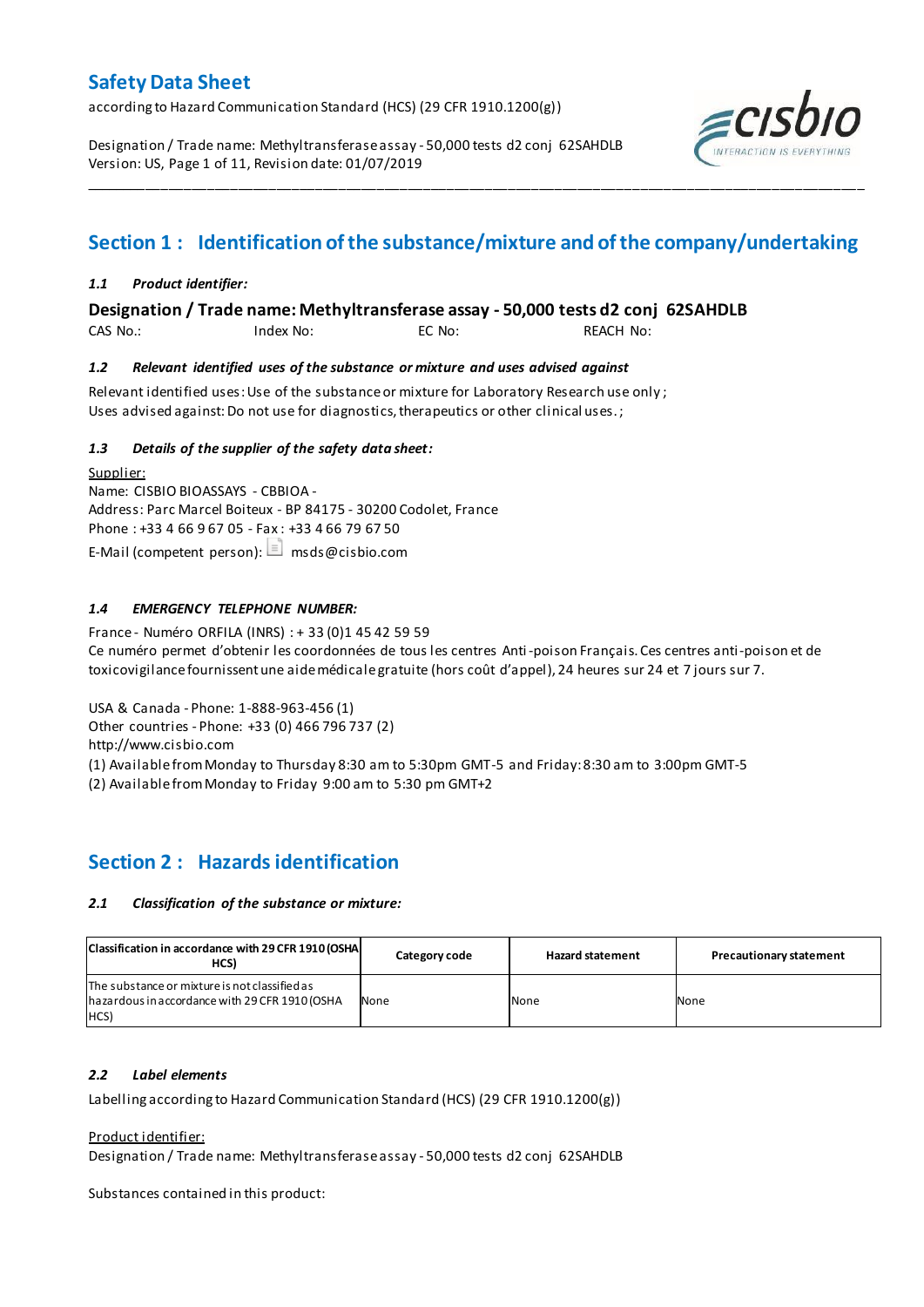according to Hazard Communication Standard (HCS) (29 CFR 1910.1200(g))

Designation / Trade name: Methyltransferase assay - 50,000 tests d2 conj 62SAHDLB Version: US, Page 2 of 11, Revision date: 01/07/2019



Hazard pictograms

Signal word:

Hazard and precautionary statements:

### *2.3 Other hazards*

The mixture does not contain substances classified as 'Substances of Very High Concern' (SVHC) >= 0.1% published by the European CHemicals Agency (ECHA) under article 57 of REACH. The mixture satisfies neither the PBT nor the vPvB criteria for mixtures in accordance with annexe XIII of the REACH regulations EC 1907/2006. ;

\_\_\_\_\_\_\_\_\_\_\_\_\_\_\_\_\_\_\_\_\_\_\_\_\_\_\_\_\_\_\_\_\_\_\_\_\_\_\_\_\_\_\_\_\_\_\_\_\_\_\_\_\_\_\_\_\_\_\_\_\_\_\_\_\_\_\_\_\_\_\_\_\_\_\_\_\_\_\_\_\_\_\_\_\_\_\_\_\_\_\_\_\_\_\_\_\_\_\_\_\_

Adverse human health effects: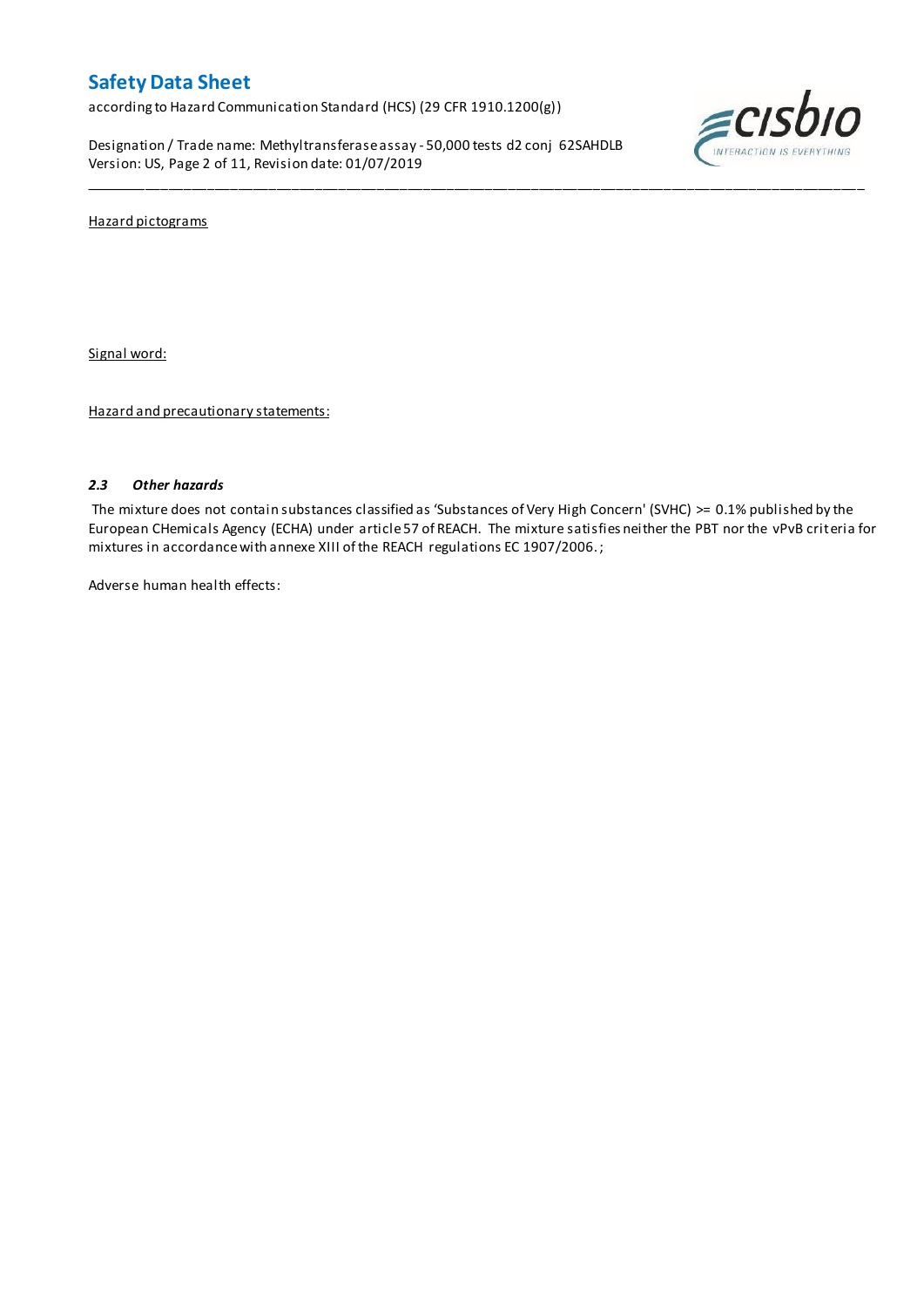according to Hazard Communication Standard (HCS) (29 CFR 1910.1200(g))

Designation / Trade name: Methyltransferase assay - 50,000 tests d2 conj 62SAHDLB Version: US, Page 3 of 11, Revision date: 01/07/2019



## **Section 3 : Composition/information on ingredients**

### *3.2 Mixtures*

Hazardous ingredients:

This mixture does not contain any hazardous substances at the concentration limits given in Regulation (EC) No. 1272/2008 and OSHA Hazard Communication Standard 29 CFR 1910.1200.

\_\_\_\_\_\_\_\_\_\_\_\_\_\_\_\_\_\_\_\_\_\_\_\_\_\_\_\_\_\_\_\_\_\_\_\_\_\_\_\_\_\_\_\_\_\_\_\_\_\_\_\_\_\_\_\_\_\_\_\_\_\_\_\_\_\_\_\_\_\_\_\_\_\_\_\_\_\_\_\_\_\_\_\_\_\_\_\_\_\_\_\_\_\_\_\_\_\_\_\_\_

Additional information:

Full text of H- and EUH-phrases: see SECTION 16.

## **Section 4 : First aid measures**

### *4.1 Description of first aid measures*

**General information**: Do not leave affected person unattended. ; Remove affected person from the danger area and lay down. ;

**Following inhalation**: In case of respiratory tract irritation, consult a physician. ; Provide fresh air. ;

**Following skin contact**:After contact with skin, wash immediately with water ; Remove contaminated clothing ;

**Following eye contact**: After contact with the eyes, rinse with water with the eyelids open for a sufficient length of time, then consult an ophthalmologist immediately. ;

**Following ingestion**: Do NOT induce vomiting. ; Give nothing to eat or drink. ; If accidentally swallowed rinse the mouth with plenty of water (only if the person is conscious) and obtain immediate medical attention. ; **Self-protection of the first aider**:

### *4.2 Most important symptoms and effects, both acute and delayed*

Symptoms: No known symptoms to date. ; Effects:

### *4.3 Indication of any immediate medical attention and special treatment needed*

Notes for the doctor:

## **Section 5 : Firefighting measures**

### *5.1 Extinguishing media:*

Suitable extinguishing media: This product is not flammable. Use extinguishing agent suitable for type of surrounding fire ;

### *5.2 Special hazards arising from the substance or mixture*

Hazardous combustion products:/

### *5.3 Advice for fire-fighters*

Wear Protective clothing.; Additional information:

## **Section 6 : Accidental release measures**

### *6.1 Personal precautions, protective equipment and emergency procedures*

Emergency procedures: Provide adequate ventilation. ; Emergency procedures: Remove persons to safety. ; Personal precautions: Use personal protection equipment (see section 8). ;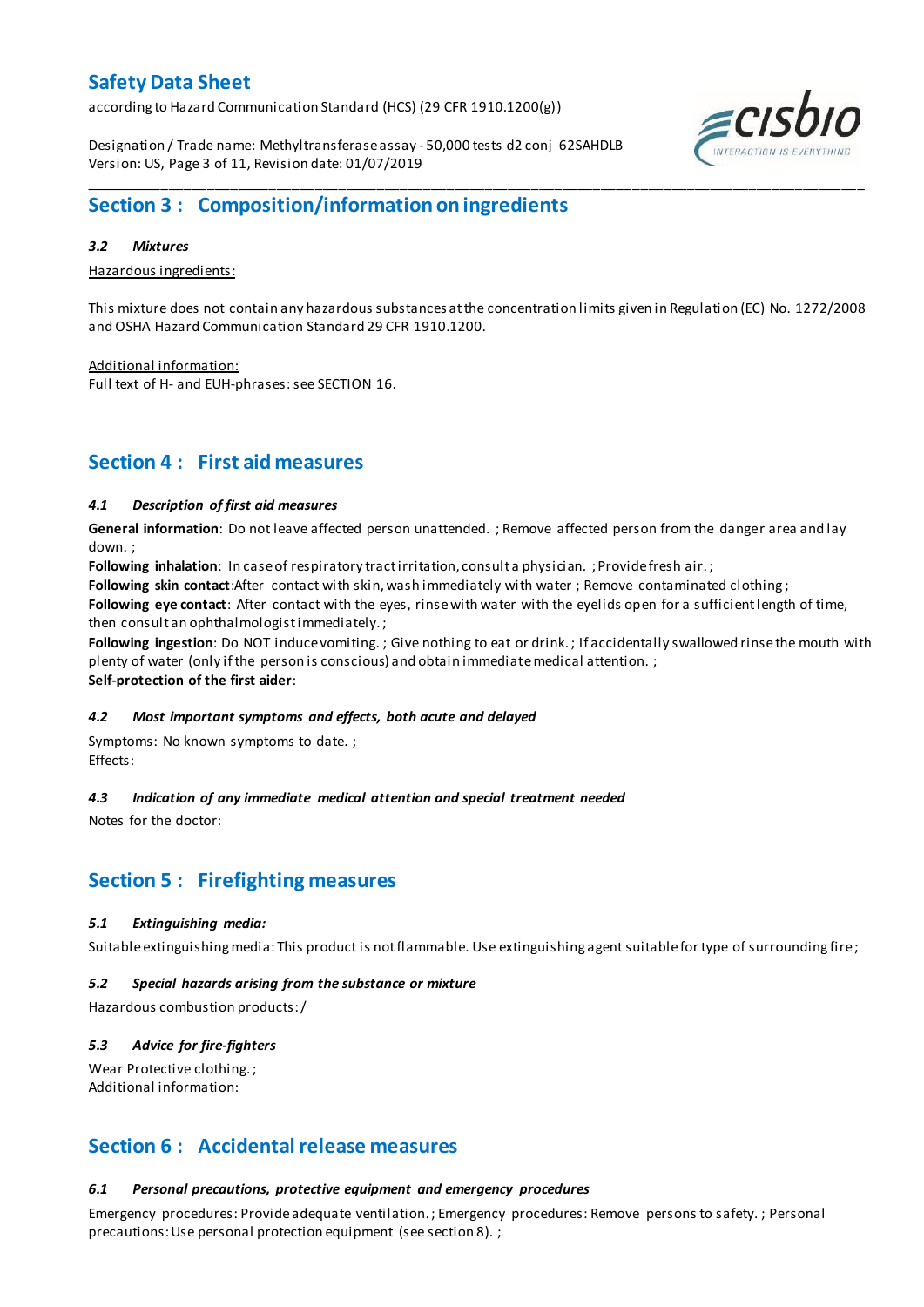according to Hazard Communication Standard (HCS) (29 CFR 1910.1200(g))

Designation / Trade name: Methyltransferase assay - 50,000 tests d2 conj 62SAHDLB Version: US, Page 4 of 11, Revision date: 01/07/2019



### *6.2 Environmental precautions*

Do not allow to enter into surface water or drains. ; Ensure all waste water is collected and treated via a waste water treatment plant. ;

\_\_\_\_\_\_\_\_\_\_\_\_\_\_\_\_\_\_\_\_\_\_\_\_\_\_\_\_\_\_\_\_\_\_\_\_\_\_\_\_\_\_\_\_\_\_\_\_\_\_\_\_\_\_\_\_\_\_\_\_\_\_\_\_\_\_\_\_\_\_\_\_\_\_\_\_\_\_\_\_\_\_\_\_\_\_\_\_\_\_\_\_\_\_\_\_\_\_\_\_\_

### *6.3 Methods and material for containment and cleaning up*

For cleaning up: Suitable material for taking up: Absorbing material, organic ; Other information:

### *6.4 Reference to other sections*

Additional information:

## **Section 7 : Handling and storage**

### *7.1 Precautions for safe handling*

### Protective measures:

Advice on safe handling:Avoid contact with skin, eyes and clothes. ; Avoid: Eye contact ; Avoid: Generation/formation of aerosols ; Avoid: Skin contact ; Avoid: inhalation ; In the immediate wor king surroundings there must be: Emergency shower installed; In the immediate working surroundings there must be: Provide eye shower and label its location conspicuously; Wash contaminated clothing immediately. ;

Fire preventions:

Do not eat, drink or smoke in areas where reagents are handled. ; Do not pipet by mouth ; Wear suitable one-way gloves at work ;

Advice on general occupational hygiene: Handle in accordance with good industrial hygiene and safety practice; Observe technical data sheet. ; Remove contaminated, saturated clothing. ; Wash hands before breaks and after work. ;

### *7.2 Conditions for safe storage, including any incompatibilities*

Requirements for storage rooms and vessels: Keep container tightly closed.; Keep-store only in original container or in properly labeled containers ; Hints on storage assembly: Materials to avoid:

Further information on storage conditions:

### *7.3 Specific end uses:*

Recommendations on specific end uses: Observe technical data sheet.;

## **Section 8 : Exposure controls/personal protection**

### *8.1 Control parameters*

Preliminary remark:

### 8.1.1 Occupational exposure limits:

OSHA (USA)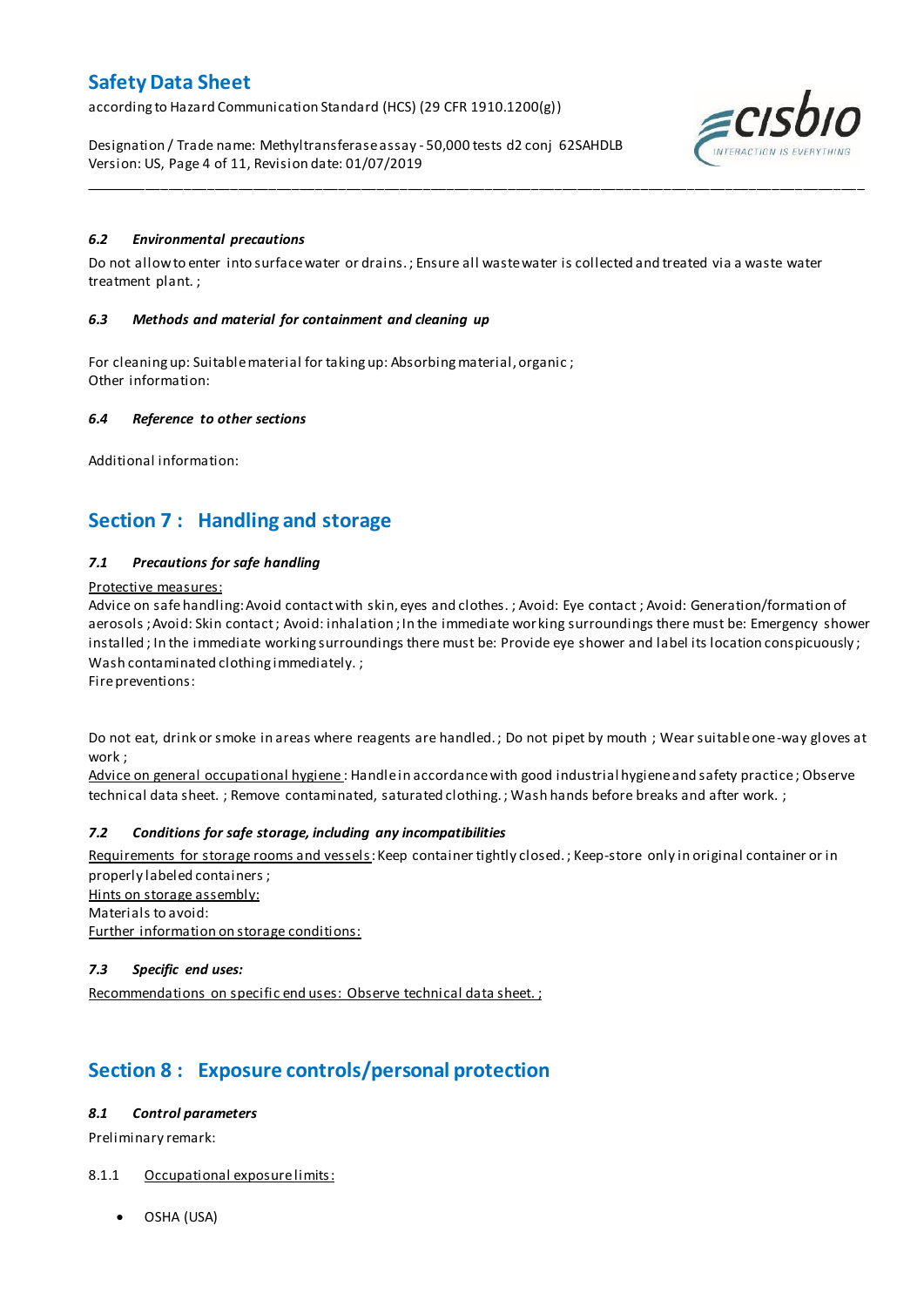according to Hazard Communication Standard (HCS) (29 CFR 1910.1200(g))

Designation / Trade name: Methyltransferase assay - 50,000 tests d2 conj 62SAHDLB Version: US, Page 5 of 11, Revision date: 01/07/2019



### 8.1.2 DNEL/PNEC-values:

- DNEL worker
- DNEL consumer
- PNEC

### *8.2 Exposure controls*

8.2.1 Appropriate engineering controls:

Technical measures and appropriate working operations should be given priority over the use of personal protective equipment. See section 7

\_\_\_\_\_\_\_\_\_\_\_\_\_\_\_\_\_\_\_\_\_\_\_\_\_\_\_\_\_\_\_\_\_\_\_\_\_\_\_\_\_\_\_\_\_\_\_\_\_\_\_\_\_\_\_\_\_\_\_\_\_\_\_\_\_\_\_\_\_\_\_\_\_\_\_\_\_\_\_\_\_\_\_\_\_\_\_\_\_\_\_\_\_\_\_\_\_\_\_\_\_

8.2.2 Personal protective equipment:

Eye / Face protection: Safety glasses with side-shields ;

Skin protection: Gloves ; Laboratory coats ;

Respiratory protection:Ensure adequate ventilation ;

Thermal hazards:

8.2.3 Environmental exposure controls:

Consumer exposure control

Measures related to consumer uses of the substance (as such or in mixtures): Measures related to the service life of the substance in articles:

## **Section 9 : Physical and chemical properties**

### *9.1 Information on basic physical and chemical properties*

Appearance

| Physical state        | Liauid |
|-----------------------|--------|
| Colour                | Blue   |
| Odour                 |        |
| Odour threshold (ppm) |        |

|                                                    |                              | Value | Concentration<br>(mol/L) | Method | Temperature (°C) | Pressure (kPa) | Remark |
|----------------------------------------------------|------------------------------|-------|--------------------------|--------|------------------|----------------|--------|
| pН                                                 |                              |       |                          |        |                  |                |        |
| Melting point (°C)                                 |                              |       |                          |        |                  |                |        |
| Freezing point (°C)                                |                              |       |                          |        |                  |                |        |
| Initial boiling point/boiling range (°C)           |                              |       |                          |        |                  |                |        |
| Flash point (°C)                                   |                              |       |                          |        |                  |                |        |
| Evaporation rate (kg/m <sup>2</sup> /h)            |                              |       |                          |        |                  |                |        |
| Flammability (type : ) (%)                         |                              |       |                          |        |                  |                |        |
| Upper/lower<br>flammability or explosive<br>limits | Upper explosive limit<br>(%) |       |                          |        |                  |                |        |
|                                                    | Lower explosive limit (%)    |       |                          |        |                  |                |        |
| Vapour pressure (kPa)                              |                              |       |                          |        |                  |                |        |
| Vapour density (g/cm <sup>3</sup> )                |                              |       |                          |        |                  |                |        |
| Density (g/cm <sup>3</sup> )                       |                              |       |                          |        |                  |                |        |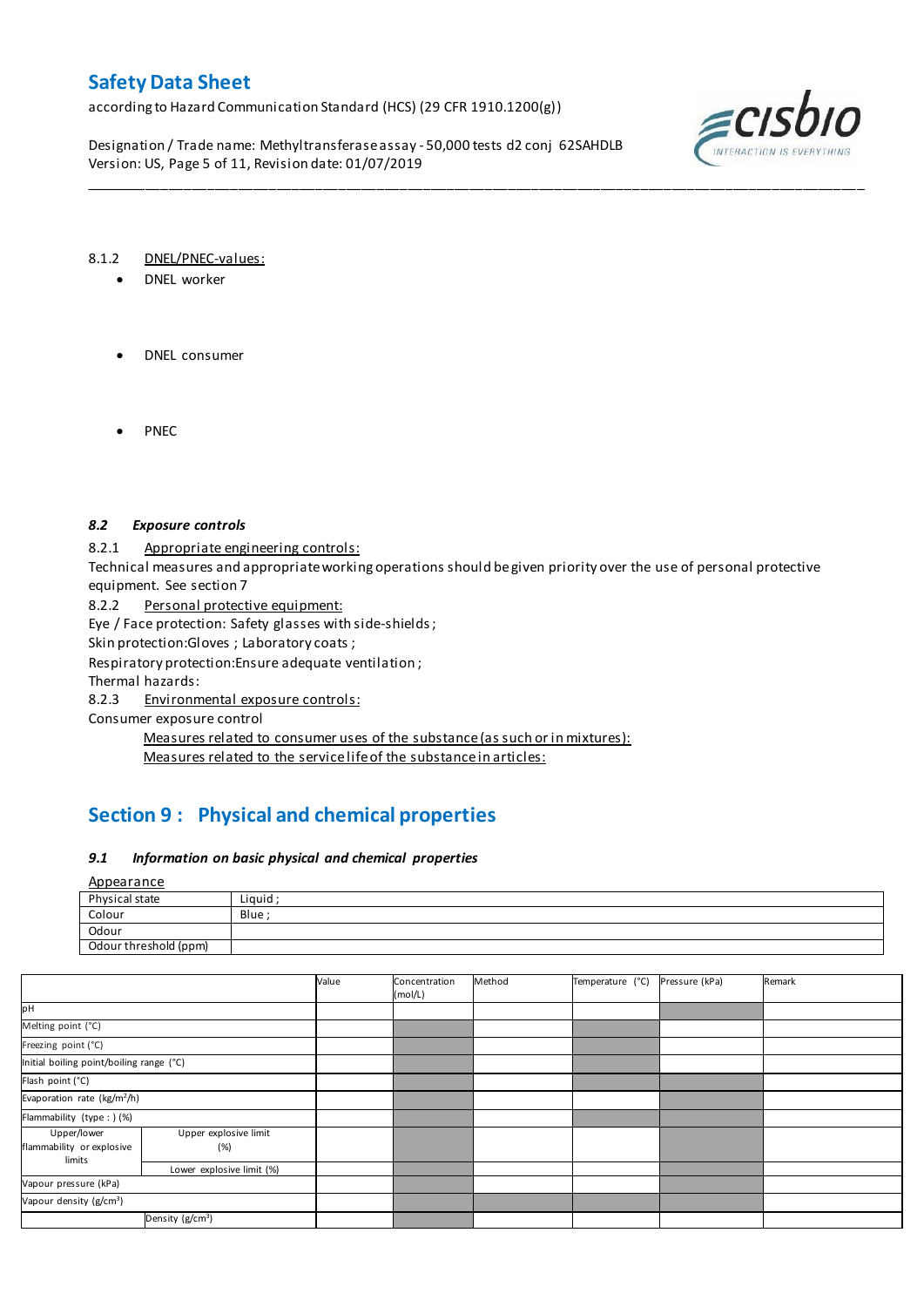according to Hazard Communication Standard (HCS) (29 CFR 1910.1200(g))

Designation / Trade name: Methyltransferase assay - 50,000 tests d2 conj 62SAHDLB Version: US, Page 6 of 11, Revision date: 01/07/2019



| Densities                                                   | Relative density (g/cm <sup>3</sup> )     |  |  |  |
|-------------------------------------------------------------|-------------------------------------------|--|--|--|
|                                                             | Bulk density (g/cm <sup>3</sup> )         |  |  |  |
|                                                             | Critical density (g/cm <sup>3</sup> )     |  |  |  |
| Solubility (Type: ) (g/L)                                   |                                           |  |  |  |
| Partition coefficient (log Pow)<br>n-octanol/water at pH :  |                                           |  |  |  |
| Auto-ignition temperature (°C)                              |                                           |  |  |  |
| Decomposition temperature (°C)<br>Decomposition energy : kJ |                                           |  |  |  |
| Viscosity                                                   | Viscosity, dynamic (poiseuille)           |  |  |  |
|                                                             | Viscosity, cinematic (cm <sup>3</sup> /s) |  |  |  |
| Explosive properties                                        |                                           |  |  |  |
| Oxidising properties                                        |                                           |  |  |  |

### *9.2 Other information:*

No other relevant data available

## **Section 10 : Stability and reactivity**

### *10.1 Reactivity*

This material is considered to be non-reactive under normal use conditions. ;

### *10.2 Chemical stability*

- *10.3 Possibility of hazardous reactions*
- *10.4 Conditions to avoid:*

*10.5 Incompatible materials:*

#### *10.6 Hazardous decomposition products:*

Does not decompose when used for intended uses. ; Thermal decomposition can lead to the escape of irritating gases and vapors. ;

### **Section 11 : Toxicological information**

Toxicokinetics, metabolism and distribution

### *11.1 Information on toxicological effects*

**Substances** 

**Acute toxicity**

Animal data: Acute oral toxicity:

Acute dermal toxicity: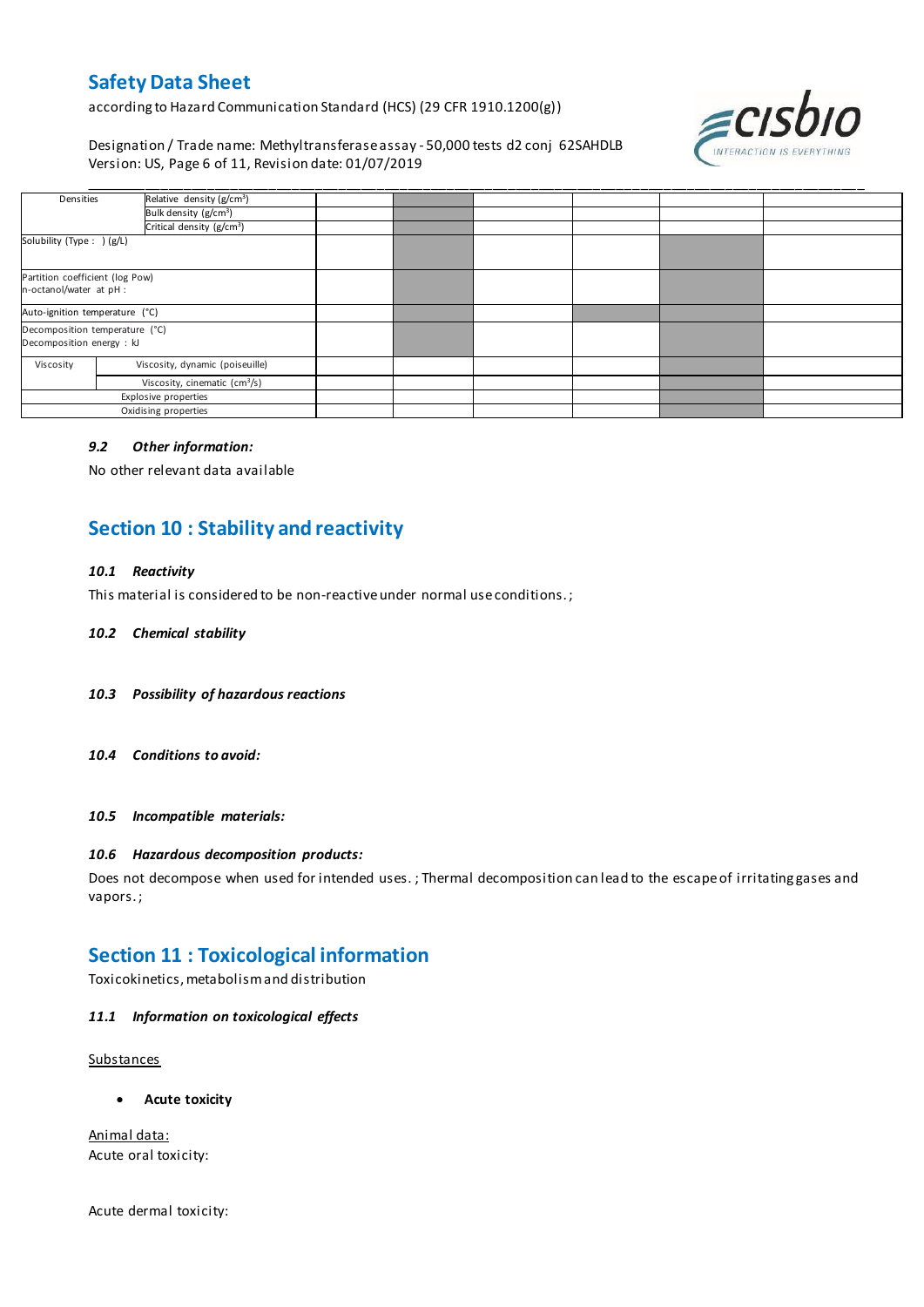according to Hazard Communication Standard (HCS) (29 CFR 1910.1200(g))

Designation / Trade name: Methyltransferase assay - 50,000 tests d2 conj 62SAHDLB Version: US, Page 7 of 11, Revision date: 01/07/2019

\_\_\_\_\_\_\_\_\_\_\_\_\_\_\_\_\_\_\_\_\_\_\_\_\_\_\_\_\_\_\_\_\_\_\_\_\_\_\_\_\_\_\_\_\_\_\_\_\_\_\_\_\_\_\_\_\_\_\_\_\_\_\_\_\_\_\_\_\_\_\_\_\_\_\_\_\_\_\_\_\_\_\_\_\_\_\_\_\_\_\_\_\_\_\_\_\_\_\_\_\_



Acute inhalative toxicity:

Practical experience / human evidence: Assessment / Classification: General Remark:

**Skin corrosion/irritation**

Animal data:

In-vitro skin test method: In-vitro skin test result:

Assessment / Classification:

**Eye damage/irritation**

Animal data:

In vitro eye test method: In vitro eye test result: Assessment / Classification:

### C**MR effects (carcinogenity, mutagenicity and toxicity for reproduction)**

o Germ cell mutagenicity:

Animal data:

Assessment / Classification:

o Carcinogenicity

Practical experience / human evidence: Animal data:

Other information: Assessment / Classification:

o Reproductive toxicity

Practical experience / human evidence: Animal data:

Other information: Assessment / Classification:

Overall assessment on CMR properties:

- **Specific target organ toxicity (single exposure)**
	- o STOT SE 1 and 2

Animal data: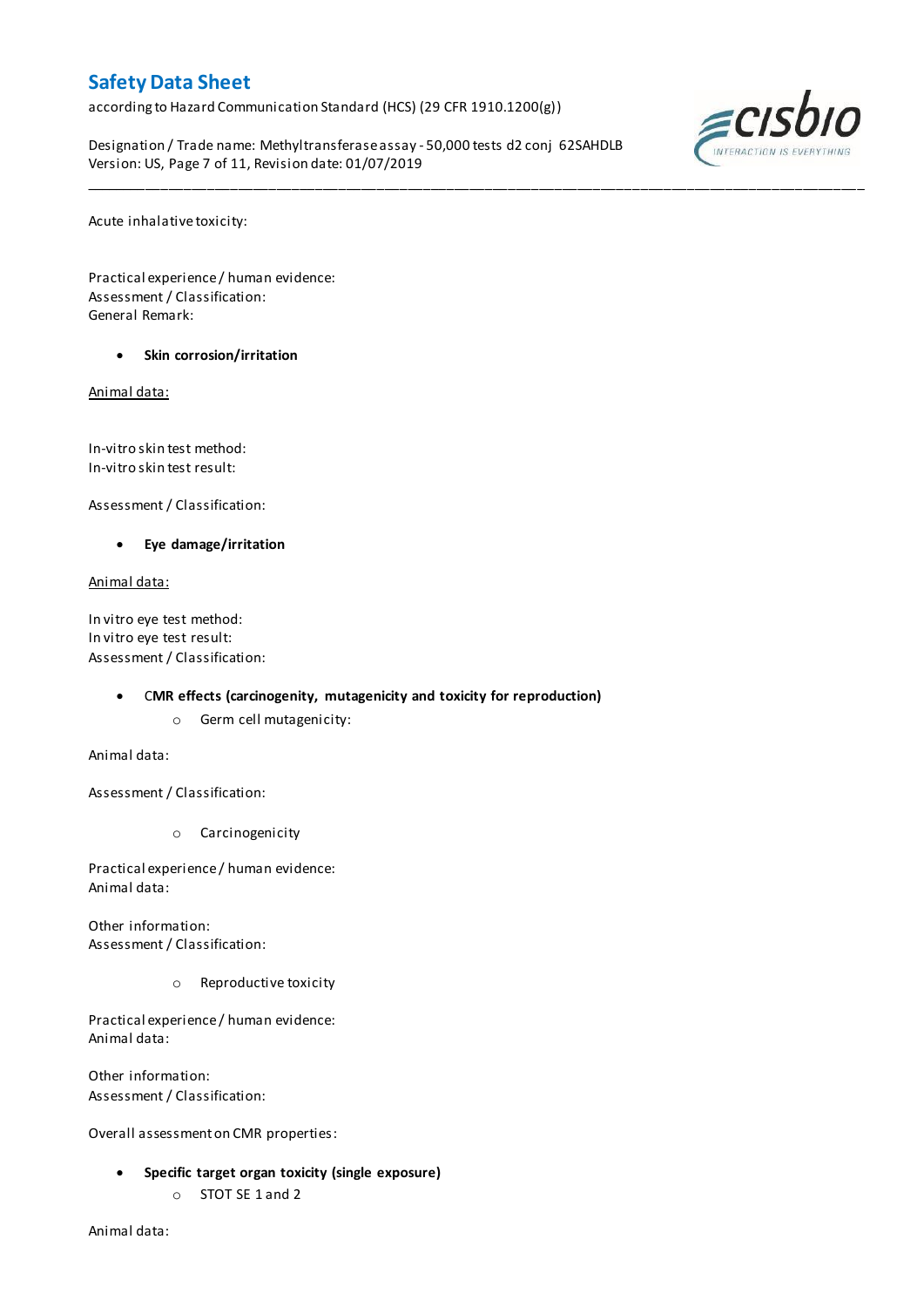according to Hazard Communication Standard (HCS) (29 CFR 1910.1200(g))

Designation / Trade name: Methyltransferase assay - 50,000 tests d2 conj 62SAHDLB Version: US, Page 8 of 11, Revision date: 01/07/2019

\_\_\_\_\_\_\_\_\_\_\_\_\_\_\_\_\_\_\_\_\_\_\_\_\_\_\_\_\_\_\_\_\_\_\_\_\_\_\_\_\_\_\_\_\_\_\_\_\_\_\_\_\_\_\_\_\_\_\_\_\_\_\_\_\_\_\_\_\_\_\_\_\_\_\_\_\_\_\_\_\_\_\_\_\_\_\_\_\_\_\_\_\_\_\_\_\_\_\_\_\_



Other information:

o STOT SE 3

Practical experience / human evidence:

Other information: Assessment / Classification:

### **Specific target organ toxicity (repeated exposure)**

Practical experience / human evidence: Animal data:

Assessment / Classification: Other information

**Aspiration hazard**

Practical experience / human evidence: Experimental data: viscosity data: see SECTION 9. Assessment / Classification: Remark:

11.1.1 Mixtures No toxicological information is available for the mixture itself

## **Section 12 : Ecological information**

In case that test data regarding one endpoint/differentiation exist for the mixture itself, the classification is carried out according to the substance criteria (excluding biodegradation and bioaccumulation). If no test data exist, the criteria for mixture classification has to be used (calculation method); in this case the toxicological data of the ingredients are s hown.

### *12.1 Aquatic toxicity:*

Acute (short-term) fish toxicity

Chronic (long-term) fish toxicity

Acute (short-term) toxicity to crustacea

Chronic (long-term) toxicity to crustacea

Acute (short-term) toxicity to algae and cyanobacteria

Toxicity to microorganisms and other aquatic plants / organisms

Assessment / Classification:

*12.2 Persistence and degradability* Biodegradation: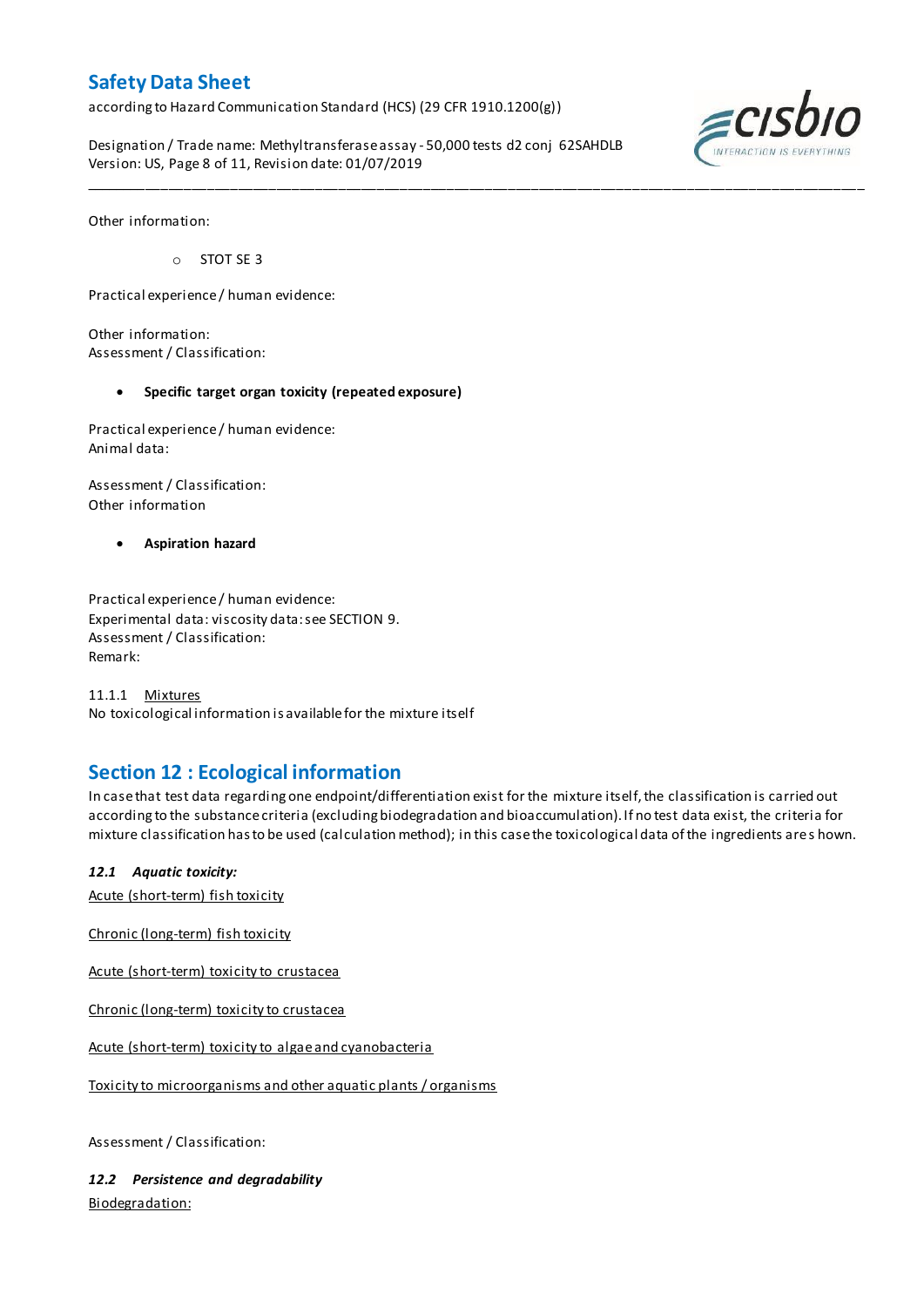according to Hazard Communication Standard (HCS) (29 CFR 1910.1200(g))

Designation / Trade name: Methyltransferase assay - 50,000 tests d2 conj 62SAHDLB Version: US, Page 9 of 11, Revision date: 01/07/2019

\_\_\_\_\_\_\_\_\_\_\_\_\_\_\_\_\_\_\_\_\_\_\_\_\_\_\_\_\_\_\_\_\_\_\_\_\_\_\_\_\_\_\_\_\_\_\_\_\_\_\_\_\_\_\_\_\_\_\_\_\_\_\_\_\_\_\_\_\_\_\_\_\_\_\_\_\_\_\_\_\_\_\_\_\_\_\_\_\_\_\_\_\_\_\_\_\_\_\_\_\_



Abiotic Degradation:

Assessment / Classification:

### *12.3 Bioaccumulative potential*

Bioconcentration factor (BCF):

*12.4 Mobility in soil*

*12.5 Results of PBT and vPvB assessment*

### *12.6 Other adverse effects:*

Additional ecotoxicological information:

## **Section 13 : Disposal considerations**

### *13.1 Waste treatment methods*

Waste treatment options: Dispose of waste according to applicable l egislation. ;

Other disposal recommendations: Additional information:

## **Section 14 : Transport information**

ADR/RID/AND/IMDG/IATA

| UN No.                     |  |
|----------------------------|--|
| UN Proper shipping name    |  |
| Transport hazard class(es) |  |
| Hazard label(s)            |  |
|                            |  |
| Packing group              |  |

### *Transport in bulk according to Annex II of MARPOL 73/78 and the IBC Code*

| Land transport (ADR/RID)                                             |                                                  |  |  |  |
|----------------------------------------------------------------------|--------------------------------------------------|--|--|--|
| Classification code ADR:                                             | Special Provisions for ADR/RID:                  |  |  |  |
| Limited quantities for ADR/RID:                                      | Excepted Quantities for ADR/RID:                 |  |  |  |
| Packing Instructions for ADR/RID:                                    |                                                  |  |  |  |
| Special packing provisions for ADR/RID:                              |                                                  |  |  |  |
| Mixed packing provisions:                                            | Portable tanks and bulk containers Instructions: |  |  |  |
| Portable tanks and bulk containers Special Provisions:               |                                                  |  |  |  |
| <b>ADR Tank Code:</b>                                                | ADR Tank special provisions:                     |  |  |  |
| Vehicle for tank carriage:                                           | Special provisions for carriage Packages:        |  |  |  |
| Special provisions for carriage Bulk:                                |                                                  |  |  |  |
| Special provisions for carriage for loading, unloading and handling: |                                                  |  |  |  |
| Special Provisions for carriage Operation:                           |                                                  |  |  |  |
| Hazard identification No:                                            | Transport category (Tunnel restriction code):    |  |  |  |
|                                                                      |                                                  |  |  |  |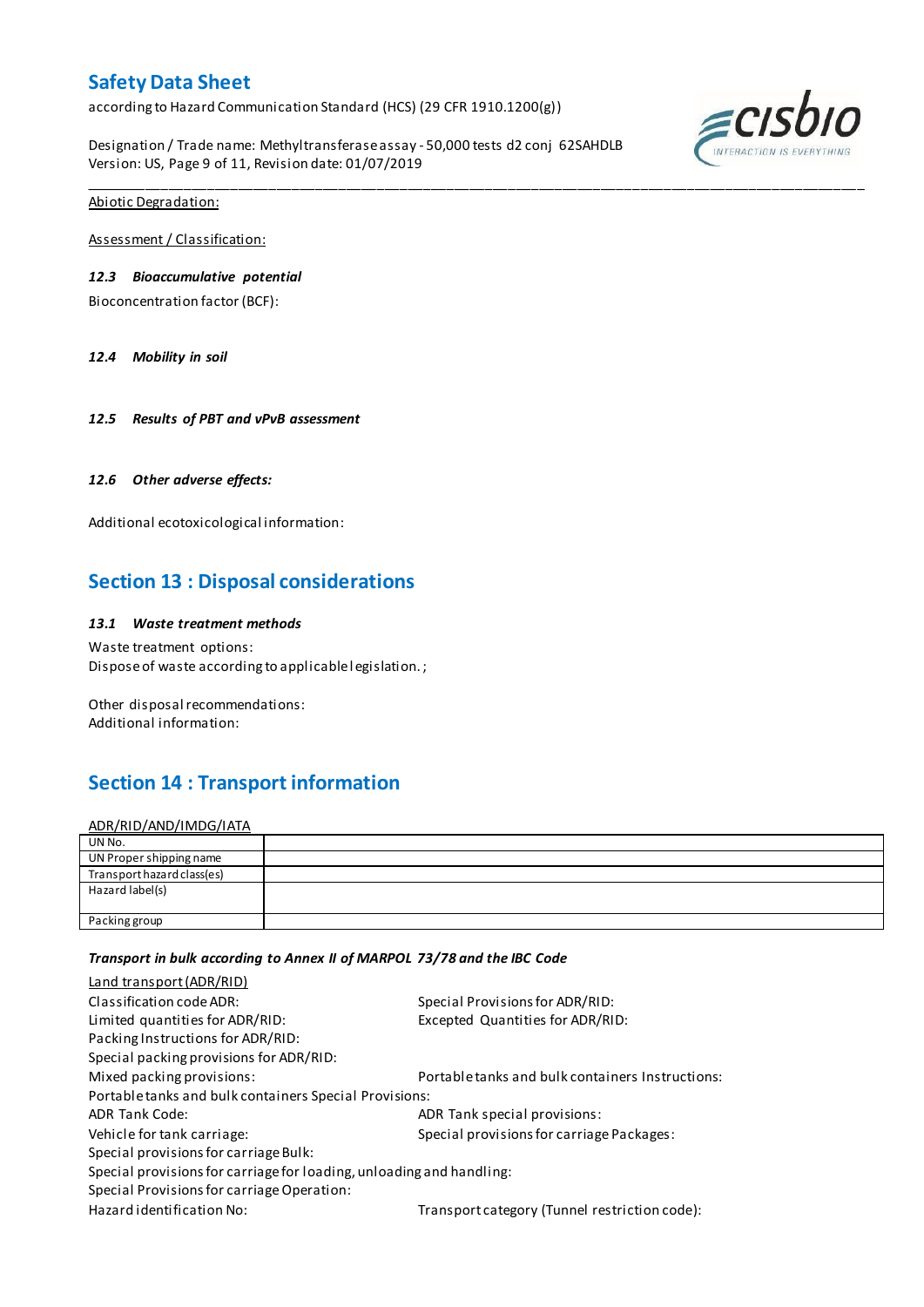according to Hazard Communication Standard (HCS) (29 CFR 1910.1200(g))

Designation / Trade name: Methyltransferase assay - 50,000 tests d2 conj 62SAHDLB Version: US, Page 10 of 11, Revision date: 01/07/2019



# Sea transport (IMDG)

Packing provisions for IMDG: Limited quantities for IMDG: Packing instructions for IMDG: IBC Instructions: IBC Provisions: IMO tank instructions: Properties and observations:

Marine Pollutant: Subsidiary risk(s) for IMDG: Tanks and bulk Provisions: EmS : Stowage and segregation for IMDG:

\_\_\_\_\_\_\_\_\_\_\_\_\_\_\_\_\_\_\_\_\_\_\_\_\_\_\_\_\_\_\_\_\_\_\_\_\_\_\_\_\_\_\_\_\_\_\_\_\_\_\_\_\_\_\_\_\_\_\_\_\_\_\_\_\_\_\_\_\_\_\_\_\_\_\_\_\_\_\_\_\_\_\_\_\_\_\_\_\_\_\_\_\_\_\_\_\_\_\_\_\_

### Inland waterway transport (ADN) Classification Code ADN: Special Provisions ADN: Limited quantities ADN: Excepted quantities ADN: Carriage permitted: Equipment required: Provisions concerning loading and unloading: Provisions concerning carriage: Number of blue cones/lights: Remark:

### Air transport (ICAO-TI / IATA-DGR) Subsidiary risk for IATA: Excepted quantity for IATA: Passenger and Cargo Aircraft Limited Quantities Packing Instructions: Passenger and Cargo Aircraft Limited Quantities Maximal Net Quantity : Passenger and Cargo Aircraft Packaging Instructions : Passenger and Cargo Aircraft Maximal Net Quantity : Cargo Aircraft only Packaging Instructions : Cargo Aircraft only Maximal Net Quantity : ERG code: Special Provisions for IATA:

## **Section 15 : Regulatory information**

### *15.1 Safety, health and environmental regulations/legislation specific for the substance or mixture*

### *15.2 Chemical Safety Assessment:*

For the following substances of this mixture a chemical safety assessment has been carried out :

## **Section 16 : Other information**

### *16.1 Indication of changes*

Date of the previous version:03/05/2019 Modifications:

- *16.2 Abbreviations and acronyms:*
- *16.3 Key literature references and sources for data*
- *16.4 Classification for mixtures and used evaluation method according to Hazard Communication Standard (HCS) (29 CFR 1910.1200(g):*

See SECTION 2.1 (classification).

*16.5 Relevant R-, H- and EUH-phrases (number and full text):*